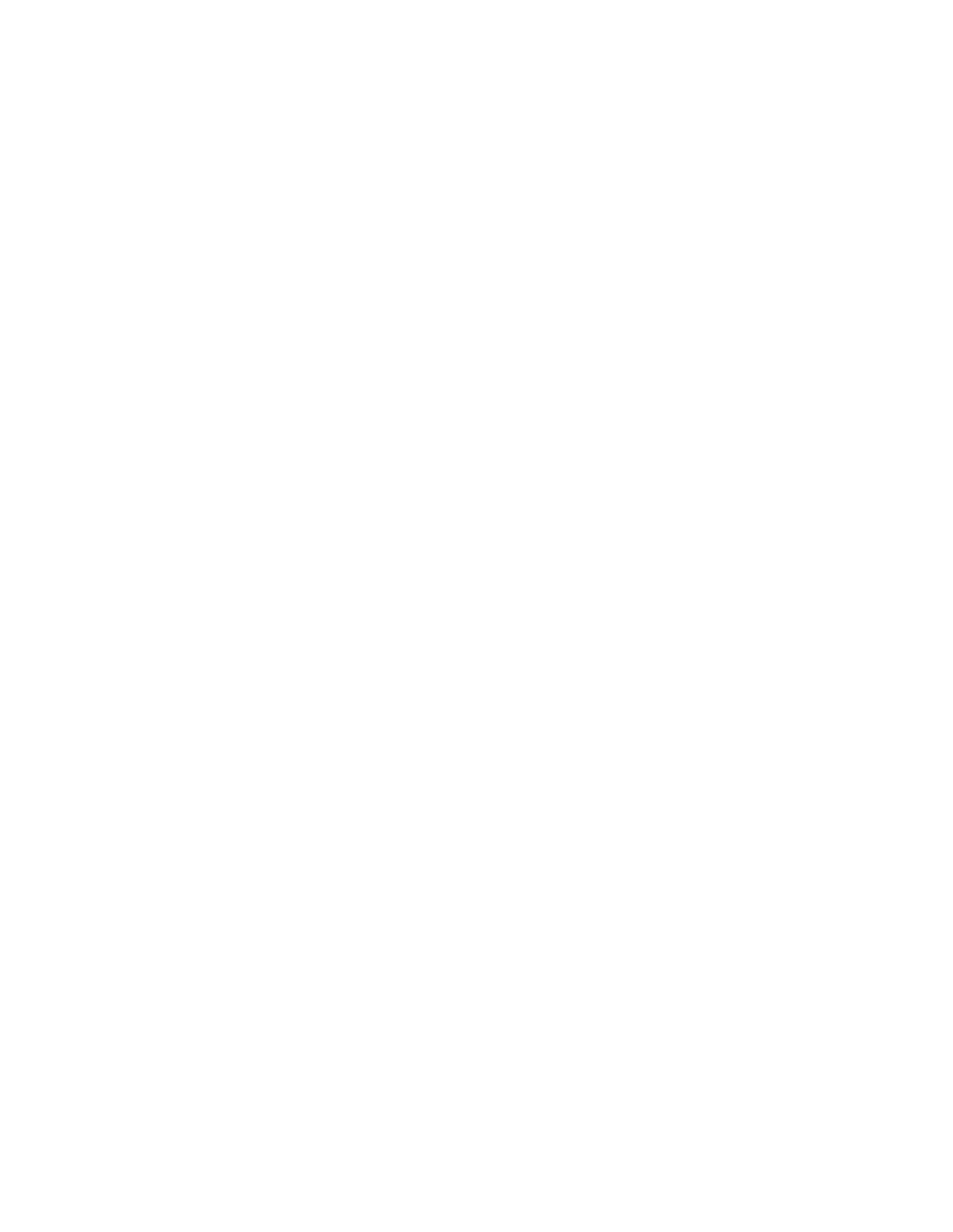## **Table of Contents**

| <b>Important Safety Rules</b> |                               | Page 1                                         |         |
|-------------------------------|-------------------------------|------------------------------------------------|---------|
| <b>Section 1</b>              | <b>Introduction</b>           |                                                | Page 2  |
| <b>Section 2</b>              |                               | <b>Concentrator Components</b>                 | Page 4  |
|                               | 2.1                           | Front of Concentrator                          | Page 4  |
|                               | 2.2                           | <b>Back of Concentrator</b>                    | Page 6  |
|                               | 2.3                           | Humidifier Bottle                              | Page 7  |
|                               | 2.4                           | Accessories                                    | Page 7  |
| <b>Section 3</b>              |                               | <b>How to Operate Your Oxygen Concentrator</b> | Page 8  |
|                               | 3.1                           | <b>Humidifier Bottle Connection</b>            | Page 8  |
|                               | 3.2                           | <b>Cannula Connection</b>                      | Page 8  |
|                               | 3.3                           | <b>Starting the Concentrator</b>               | Page 8  |
|                               | 3.4                           | Turning the Concentrator Off                   | Page 9  |
| <b>Section 4</b>              |                               | <b>Care and Cleaning</b>                       |         |
|                               | 4.1                           | <b>Humidifier Bottle</b>                       | Page 10 |
|                               | 4.2                           | <b>Outside Cabinet</b>                         | Page 10 |
| <b>Section 5</b>              | <b>Troubleshooting</b>        |                                                | Page 11 |
| <b>Section 6</b>              | <b>Product Specifications</b> |                                                | Page 13 |
| <b>Section 7</b>              | <b>Symbols/Abbreviations</b>  |                                                | Page 15 |

 **English**: *A multilingual version of the manual is available through your equipment provider.*   **Español**: *Una versión multilingüe del manual está disponible a través de su proveedor de equipo.*  **Français**: *Une version multilingue du manuel est disponible par l'intermédiaire de votre fournisseur de matériel.* 

 **Deutsche***: Eine mehrsprachige Version des Handbuchs ist in Ihrer Geräte-Anbieter.*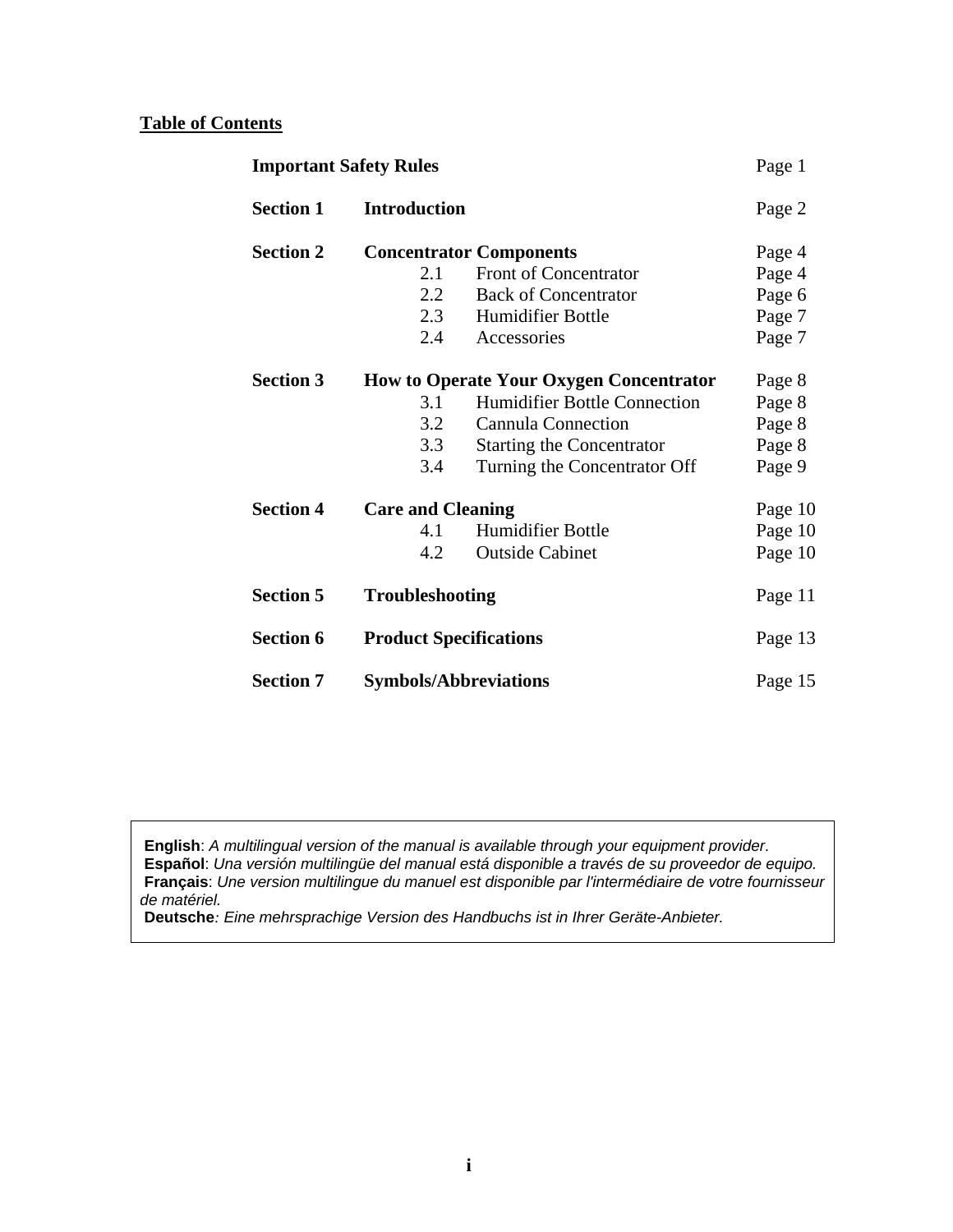## **Important Safety Rules**

| WARNING        | In the event of an alarm or if you are experiencing any signs of discomfort,<br>consult your Equipment Provider and /or your physician immediately.                                                                                                                                                                                                                                           |
|----------------|-----------------------------------------------------------------------------------------------------------------------------------------------------------------------------------------------------------------------------------------------------------------------------------------------------------------------------------------------------------------------------------------------|
|                | This unit is not a life-support device. Geriatric, pediatric, or any other<br>patient unable to communicate discomfort while using this oxygen<br>concentrator may require additional monitoring. Patients with hearing<br>and/or sight impairments may need assistance with monitoring the alarms.<br>Consult your physician immediately if you are experiencing any signs of<br>discomfort. |
|                | This device manufactures high concentration oxygen, which promotes<br>rapid burning. Do not allow smoking or open flames within 5 feet (1.5)<br>meters) of: (1) this device or (2) any oxygen-carrying accessory. Use no<br>oil, grease, or petroleum-based products on or near the unit. Disconnect the<br>power cord from the electrical outlet before cleaning or servicing the unit.      |
|                | Electrical shock hazard. Do not remove covers while the unit is plugged<br>in. Only your Equipment Provider or a qualified service technician should<br>remove the covers or service the unit.                                                                                                                                                                                                |
|                | Do not leave a nasal cannula under bed coverings or chair cushions. If the<br>unit is turned on but not in use, the oxygen will make the material<br>flammable. Set the $1/0$ power switch to the $0$ (off) position when the<br>VisionAire <sup>™</sup> unit is not in use.                                                                                                                  |
| <b>WARNING</b> | Do not use extension cords with this unit or connect too many plugs into<br>the same electrical outlet.                                                                                                                                                                                                                                                                                       |
| WARNING        | Use only voltage specified on back panel label.                                                                                                                                                                                                                                                                                                                                               |
| WARNING        | Do not use your oxygen concentrator in the presence of flammable gases.                                                                                                                                                                                                                                                                                                                       |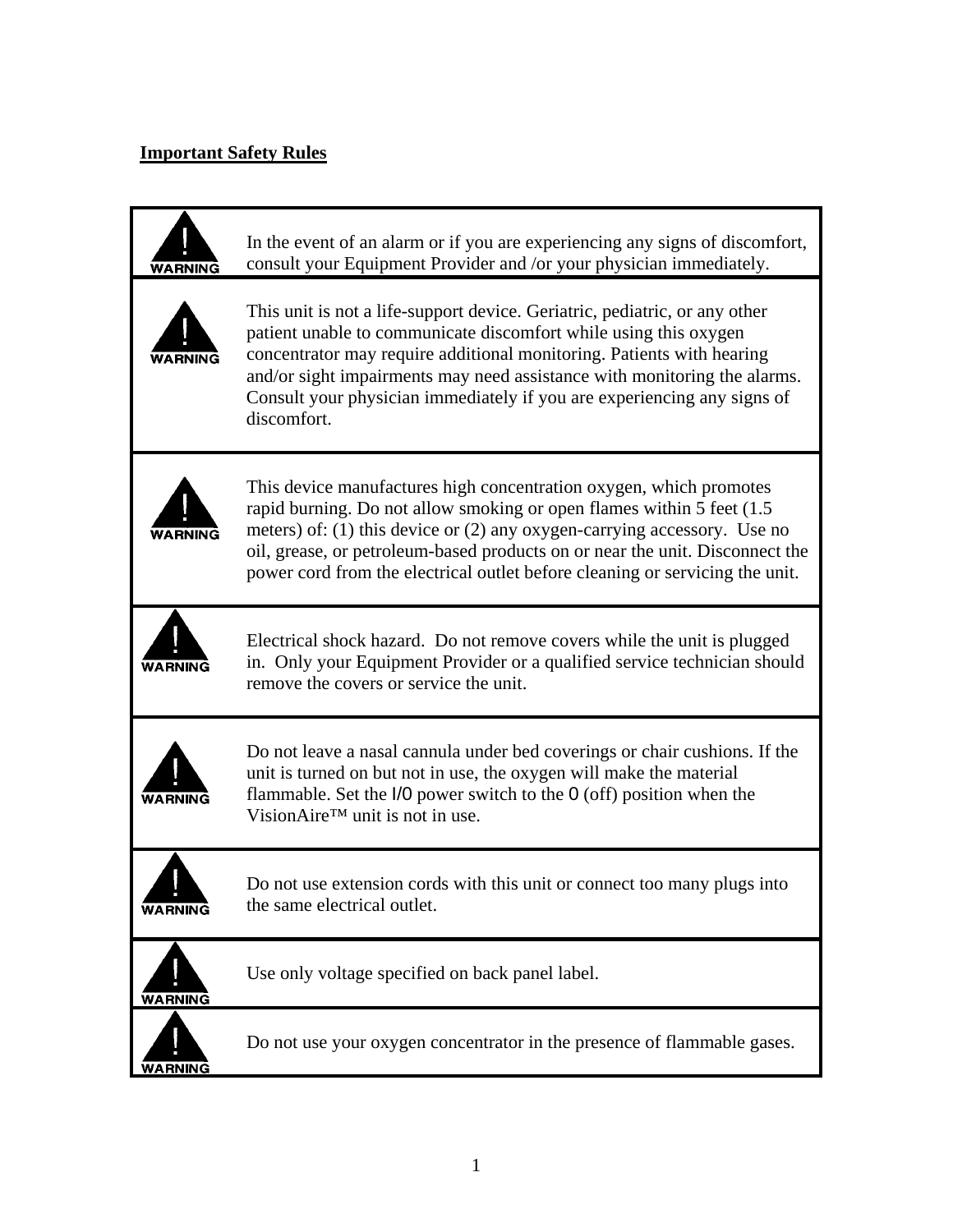## **1.0 Introduction**

This Patient Manual will acquaint you with AirSep's VisionAire Oxygen Concentrator. Make sure you read and understand all of the information contained in this guide before operating your concentrator. Should you have any questions, your Equipment Provider will be happy to answer them for you.

### **Why Your Physician Prescribed Oxygen**

Many people today suffer from a variety of heart, lung, and other respiratory diseases. A significant number of these patients can benefit from supplemental oxygen therapy for respiratory care at home, in the hospital, or at a medical facility.

Oxygen is a gas that makes up 21% of the room air we breathe. Our bodies depend on a steady supply to function properly. Your physician has prescribed supplemental oxygen therapy because your body is not able to get enough oxygen from room air. Oxygen is a non-addictive drug, and your physician prescribed a flow sufficient to improve your condition.

Please keep in mind that unauthorized oxygen therapy can be dangerous. You must seek medical advice before you use this unit. The Equipment Provider who supplies your oxygen equipment will demonstrate how to set the prescribed flow rate.

## **What is an Oxygen Concentrator?**

Oxygen concentrators were introduced in the mid-1970s and have become the most convenient, reliable source of supplemental oxygen available today. Without an oxygen concentrator, the average patient would require a delivery of 12 bottles/cylinders of oxygen each month. Your oxygen concentrator produces all the oxygen you need, with no deliveries required.

The air we breathe contains approximately 21% oxygen, 78% nitrogen, and 1% other gases. In the VisionAire unit, room air passes through a regenerative adsorbent material called molecular sieve. This material separates the oxygen from the nitrogen and other gases. The result is a constant supply of high concentration supplemental oxygen that is delivered to the patient.

Note: There is never a danger of depleting the oxygen in a room when you use your VisionAire unit.

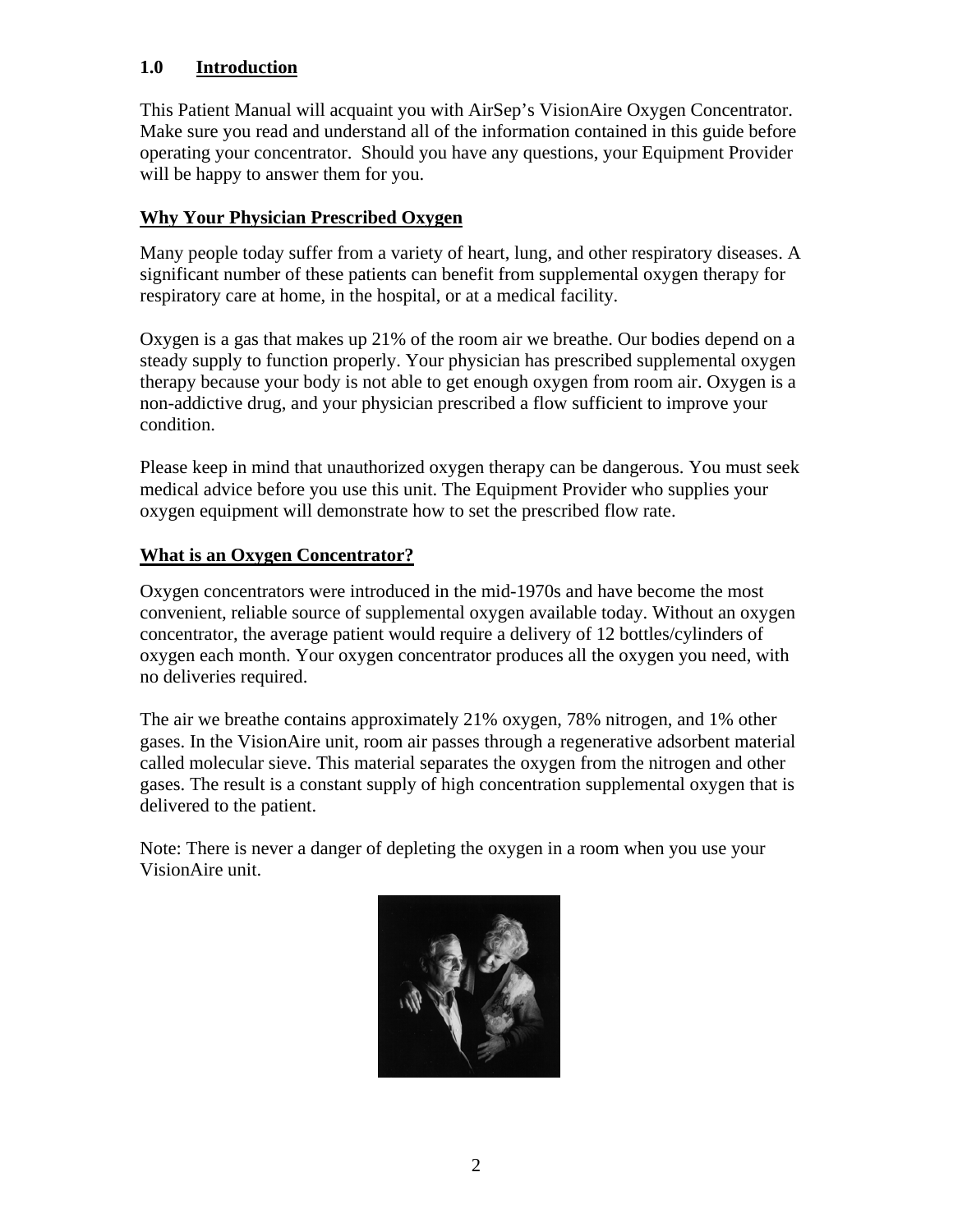| <b>CAUTION</b> | AirSep recommends an alternate source of supplemental oxygen in the<br>event of a power outage, alarm condition, or mechanical failure. Consult<br>your physician or Equipment Provider for the type of reserve system<br>required. |
|----------------|-------------------------------------------------------------------------------------------------------------------------------------------------------------------------------------------------------------------------------------|
| <b>CAUTION</b> | U.S. Federal law restricts this device to sale by or on order of a physician.<br>Use unit in accordance with the manufacturer's Patient Manual.                                                                                     |
|                | It is very important to follow the prescribed level of oxygen flow. Do not<br>increase or decrease the flow until you first consult your physician.                                                                                 |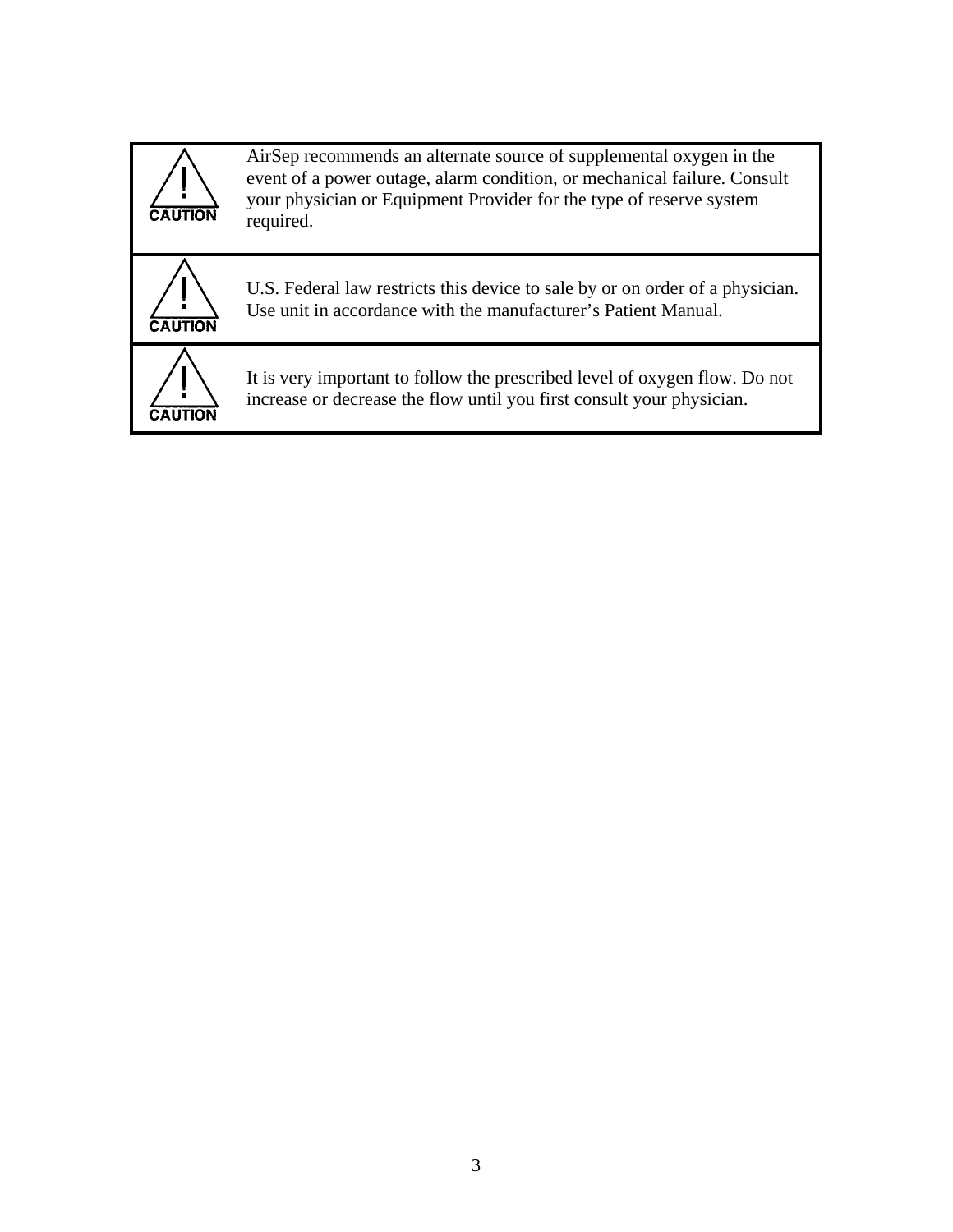### **2.0 Concentrator Components**

Review the figures below and become familiar with the important parts of your VisionAire Oxygen Concentrator.

### **2.1 Front of Concentrator**



**Figure 1**

### ¾ **Top and Side Handles:**

o Enables convenience in carrying the unit.

#### ¾ **On/Off (I/0) Power Switch:**

o Starts and stops the operation of the unit.

#### ¾ **Oxygen Outlet**

o Provides connection for a humidifier (if required) or cannula.

#### ¾ **Circuit Breaker Reset Button:**

o Resets the unit after electrical overload shutdown.

#### ¾ **Flowmeter Adjustment Knob:**

o Controls the oxygen flow rate in liters per minute (LPM).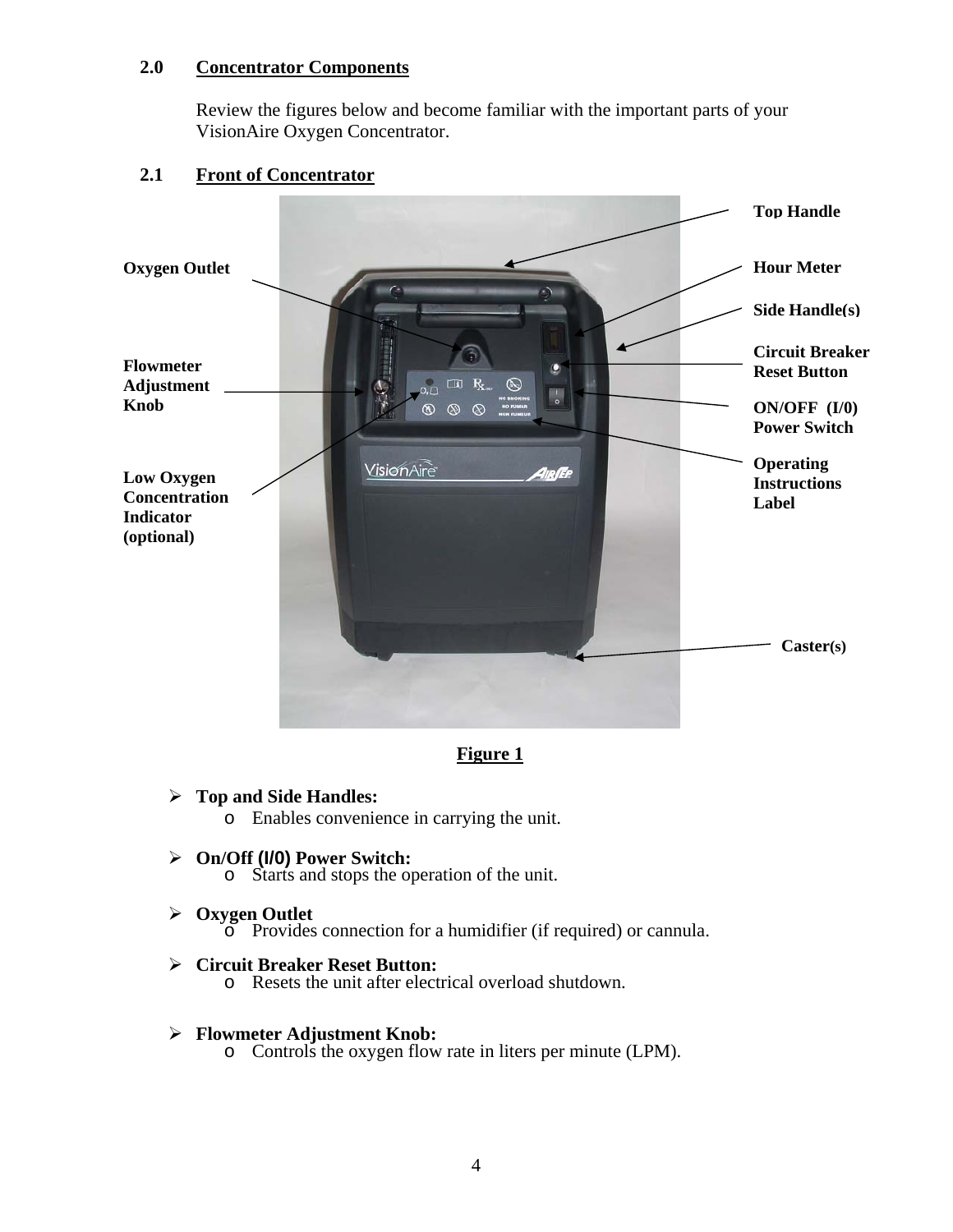#### ¾ **Low Oxygen Concentration Indicator (optional):**

o Illuminates (amber) if the unit is equipped with optional Oxygen Monitor and detects low oxygen concentration.

### ¾ **Hour Meter:**

o Records the concentrator's hours of operation.

#### ¾ **Operating Instructions Label:**

o Directs usage of the unit.

### ¾ **Casters:**

o Four casters enable unit to be easily moved, as needed.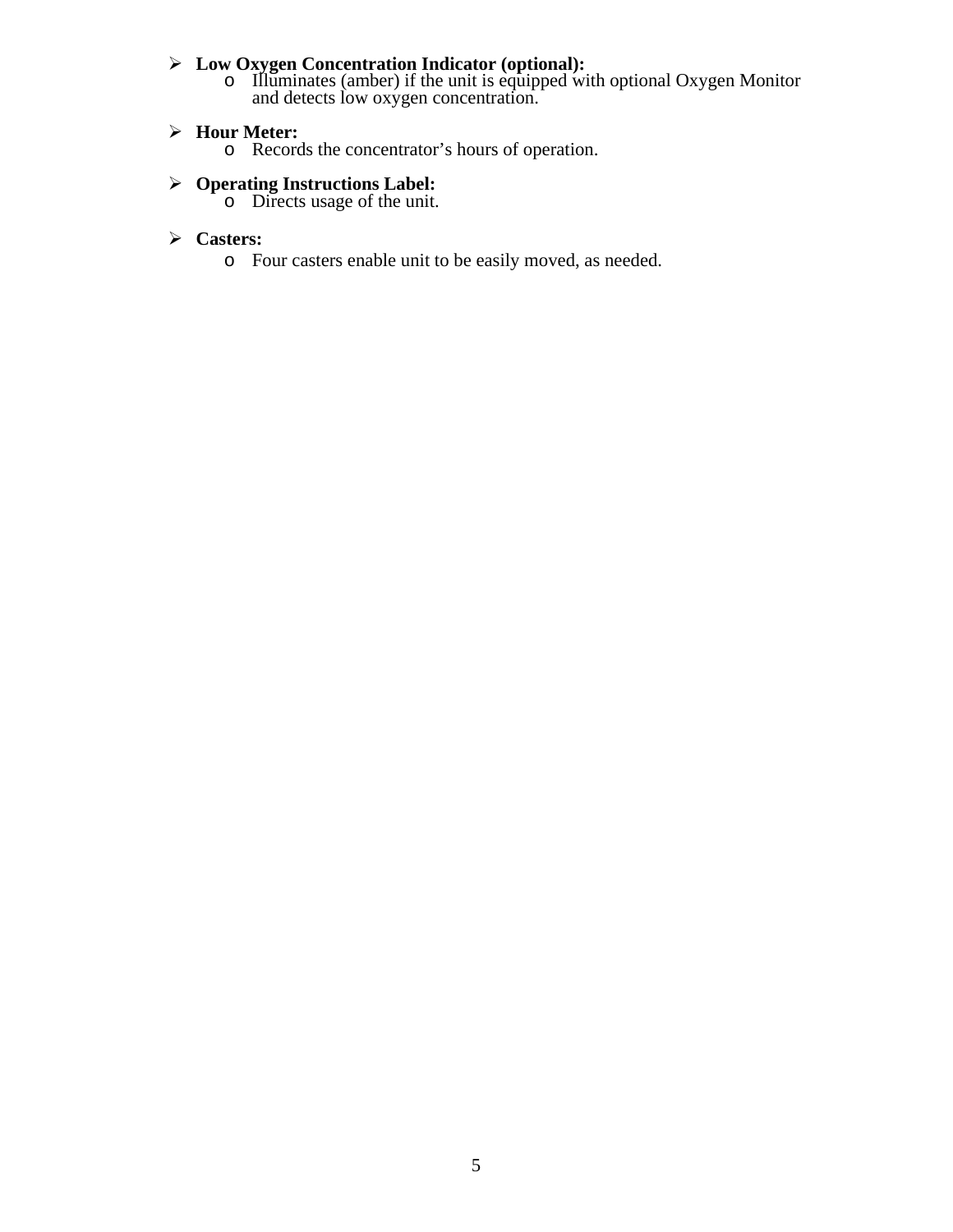## **2.2 Back of Concentrator**



## **Figure 2**

#### ¾ **Power Cord:**

o Allows connection of the unit to an electrical outlet.

### ¾ **Humidifier Bottle Recess:**

o Area to place the optional humidifier bottle.

# ¾ **Specification Label:**

o Displays electrical specifications and serial number.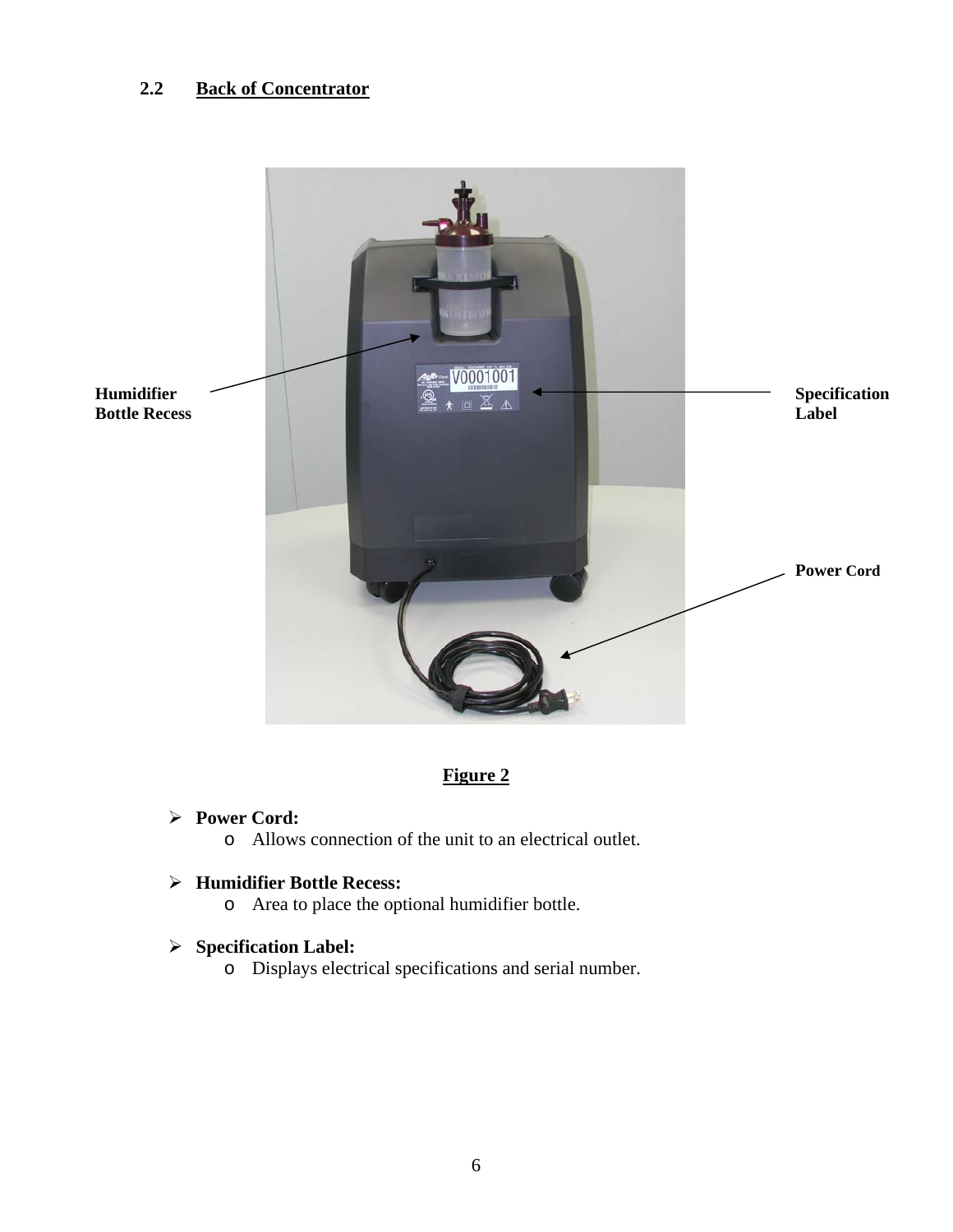#### **2.3 Humidifier Bottle (optional)**



### **Figure 3**

- ¾ **Humidifier Bottle (optional):**  o Humidifies the oxygen before it reaches the patient.
- ¾ **Humidifier Bottle Oxygen Outlet:**  Connection for oxygen tubing/cannula.

#### **2.4 Accessories**

Accessories recommended for use with the VisionAire Oxygen Concentrator include:

- ¾ **Humidifier Bottle**  o AirSep part number – HU003-1
- ¾ **Cannula, 25 feet (7.6 m)**  o AirSep part number – CU002-4
- ¾ **Humidifier Bottle Tubing**   $\overline{\text{AirSep}}$  and  $\overline{\text{ImDis}}$   $\overline{\text{Tu76-160}}$
- ¾ **Humidifier Bottle Fitting**  AirSep part number  $\approx$  F0655-1
- ¾ **Oxygen Tubing, 25 feet (7.6 m)**   $\circ$  AirSep part number – CU004-3
- ¾ **Tubing/Cannula Connector**  o AirSep part number – CU009-1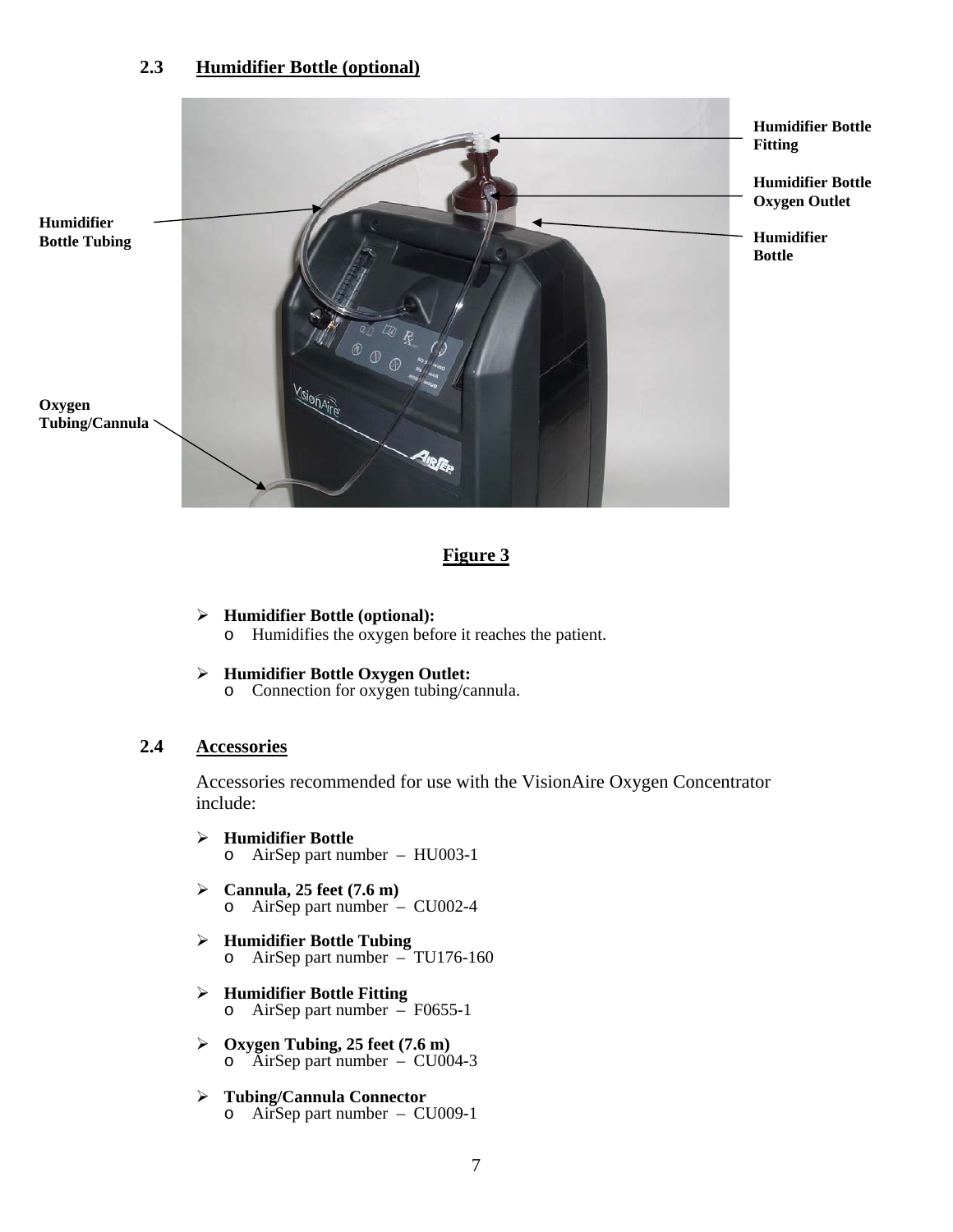## **3.0 How To Operate Your Oxygen Concentrator**

Review the following information before you operate your oxygen concentrator.

# **3.1 Humidifier Bottle**

*(Optional)* 

If additional humidification is required with your oxygen therapy, perform the following steps each time you fill or clean the humidifier, which may have been initially set up for your use.

- **1.** Remove the humidifier bottle from the humidifier bottle recess.
- **2.** Open the humidifier bottle. If you have a pre-filled bottle, do not perform this step. Proceed to step 5.
- **3.** Fill the humidifier bottle with cool or cold water (distilled water is preferred) to the fill line indicated on the bottle. DO NOT OVERFILL.
- **4.** Re-connect the top cover to the humidifier bottle.
- **5.** Place the humidifier bottle in the humidifier bottle recess on the back of the concentrator and connect the humidifier bottle tubing to the oxygen outlet and the humidifier bottle fitting.



If the humidifier bottle tubing is not properly connected to the humidifier bottle fitting or to the oxygen outlet, an oxygen leak can occur.

# **3.2 Cannula Connection**

Connect the tubing and cannula to the unit's oxygen outlet, or to the optional humidifier's oxygen outlet.

# **3.3 Starting the Concentrator**

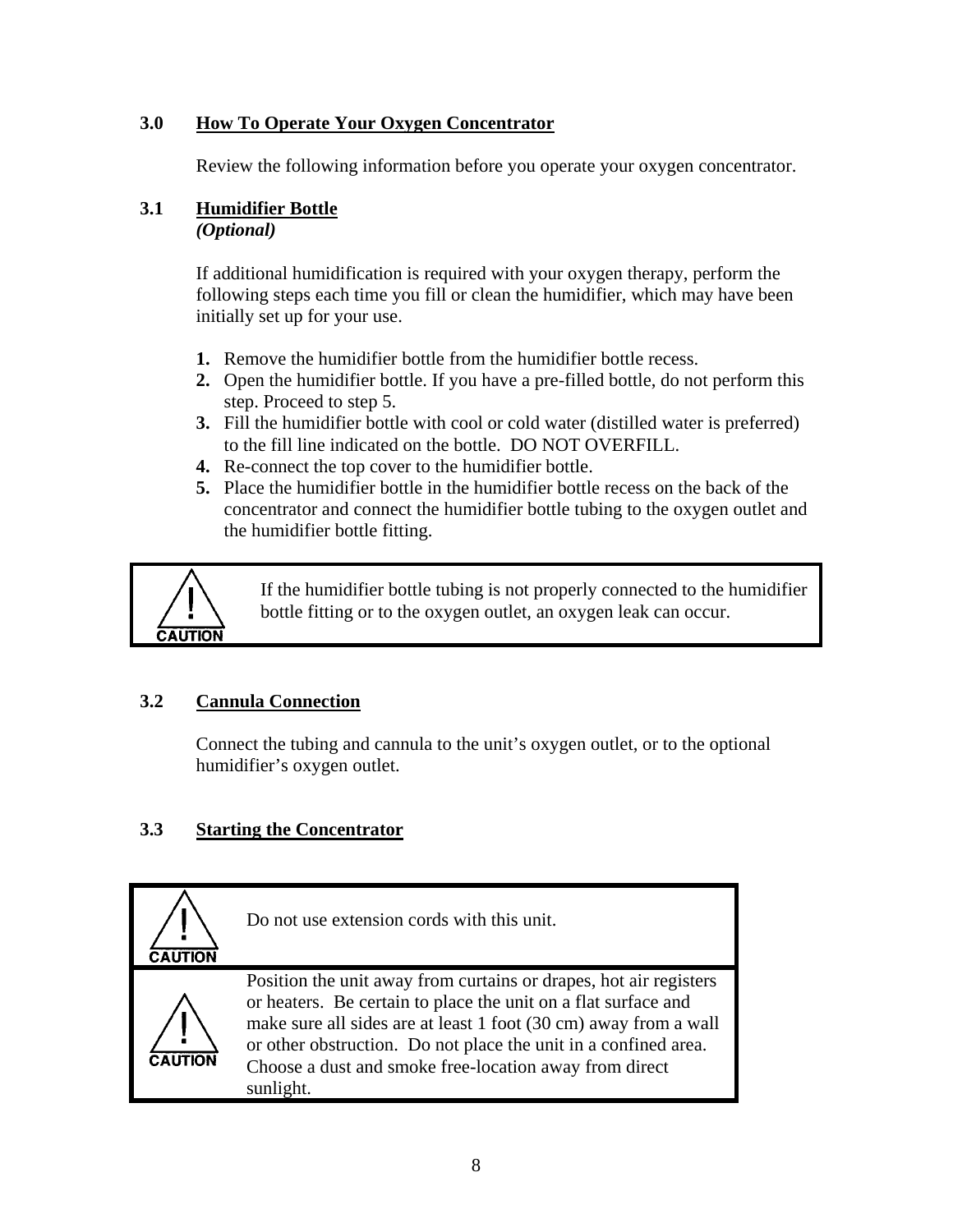- 1. Locate the unit near the electrical outlet in the room where you spend most of your time.
- 2. Insert the power cord plug into the electrical outlet.
- 3. Set the I/0 power switch to the "I" position to turn the unit on. An audible alarm will loudly sound for approximately 5 seconds.
- 4. The low oxygen concentration indicator remains on for a few minutes and until the oxygen concentration reaches minimum concentration requirements, (only pertains to unit equipped with an Oxygen Monitor)
- 5. To set the flow of supplemental oxygen, turn the flowmeter adjustment knob left or right until the ball inside the flowmeter centers on the flow line number prescribed by your physician. To view the flowmeter at the proper angle, note that the back line and the front number line must give appearance of one line.
- 6. The concentrator is now ready for use.



It is very important to follow the prescribed level of oxygen flow. Do not increase or decrease the flow until you first consult your physician.

Normally, you should not need to adjust the flowmeter on your unit. If you turn the flowmeter adjustment knob clockwise, you will decrease and can shut off the flow of oxygen from your unit.





**NOTE** 

Ensure concentrator is operated in an upright position.

## **3.4 Turning the Concentrator Off**

• Set the I/O power switch to the "0" position to turn off the unit.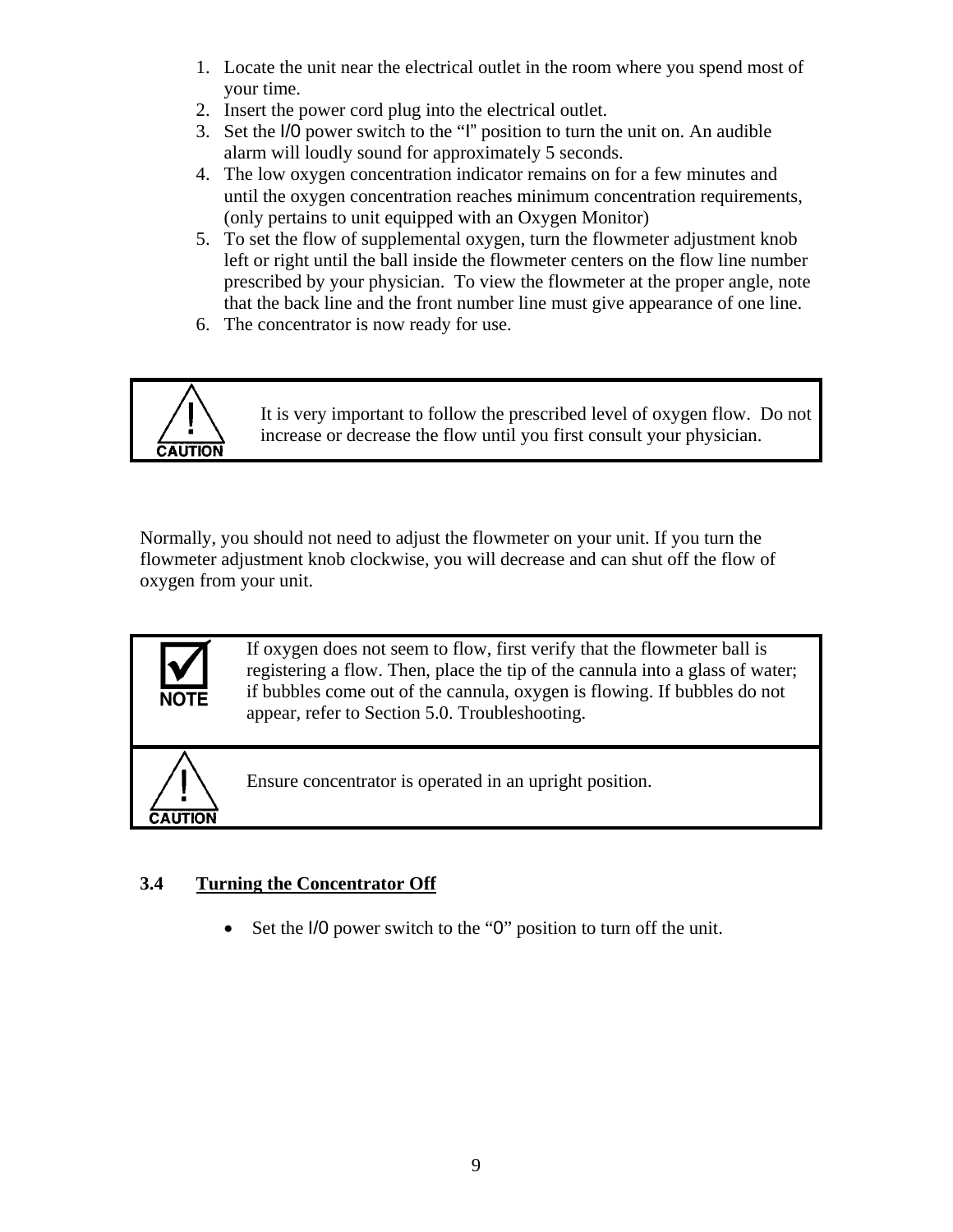## **4.0 Care and Cleaning**

| <b>WARNING</b> | Disconnect the power cord from the electrical outlet before you clean<br>the cabinet or control panel.                                                         |
|----------------|----------------------------------------------------------------------------------------------------------------------------------------------------------------|
| <b>CAUTION</b> | Do not use liquid directly on the unit. Do not use any petroleum-based<br>solvents or cleaning agents.                                                         |
|                | Clean the cabinet, control panel, and power cord only with a mild<br>household cleaner applied with a damp cloth or sponge, and then wipe<br>all surfaces dry. |

## **4.1 Humidifier Bottle (optional)**

- Check water level daily and add water as needed
- To clean and disinfect the humidifier, follow your Equipment Provider's instructions, or the instructions included with the humidifier bottle.

## **4.2 Outside Cabinet**

Use a mild household cleaner applied with a damp cloth or sponge to clean the exterior of the concentrator, and then wipe all surfaces dry.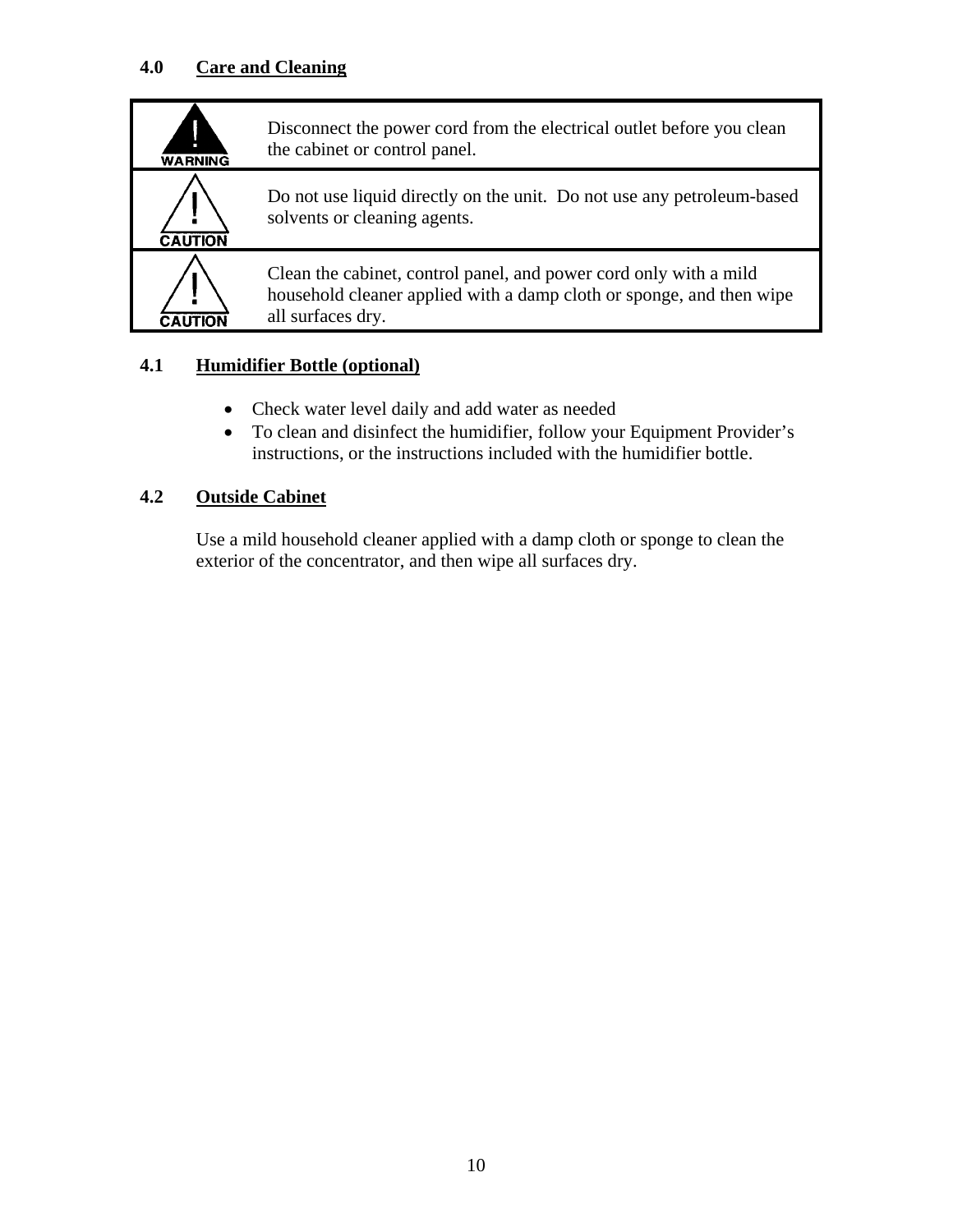## **5.0 Troubleshooting**

If your concentrator fails to operate properly, consult your Equipment Provider, and refer to the troubleshooting chart on the following pages for probable causes and solutions.



Do not attempt any maintenance other than the possible solutions listed below.



If the unit has not been used for an extended time period, it needs to operate for several minutes before power failure alarm can become activated.

| Problem                      | <b>Probable Cause</b>                                                              | <b>Solution</b>                                                                                                                                 |
|------------------------------|------------------------------------------------------------------------------------|-------------------------------------------------------------------------------------------------------------------------------------------------|
| Unit does not operate. Power | The power cord is not                                                              | Check power cord at                                                                                                                             |
| failure condition causes an  | connected to the                                                                   | the electrical outlet for a                                                                                                                     |
| alarm to sound.              | electrical outlet.                                                                 | proper connection.                                                                                                                              |
|                              | No power at the<br>electrical outlet.                                              | Check power source,<br>wall switch, in-house<br>fuse or circuit breaker.                                                                        |
|                              | Circuit breaker on<br>concentrator unit is<br>activated.                           | Press (do not hold in)<br>the circuit breaker reset<br>button in the front of the<br>unit.                                                      |
|                              |                                                                                    | If the circuit breaker<br>trips again or the alarm<br>continues to sound after<br>the unit is turned on,<br>contact your Equipment<br>Provider. |
| Limited or no oxygen flow.   | Dirty or obstructed<br>humidifier bottle, or leak<br>present.                      | Remove the humidifier<br>bottle, and if flow is<br>restored, clean or<br>replace the humidifier<br>bottle.                                      |
|                              | Defective nasal cannula,<br>or other oxygen<br>accessories, i.e. oxygen<br>tubing. | Remove and check<br>accessories for kinks or<br>obstructions. Replace if<br>needed.                                                             |
|                              | Cannula tubing loose.                                                              | Check cannula tubing<br>connection at control<br>panel.                                                                                         |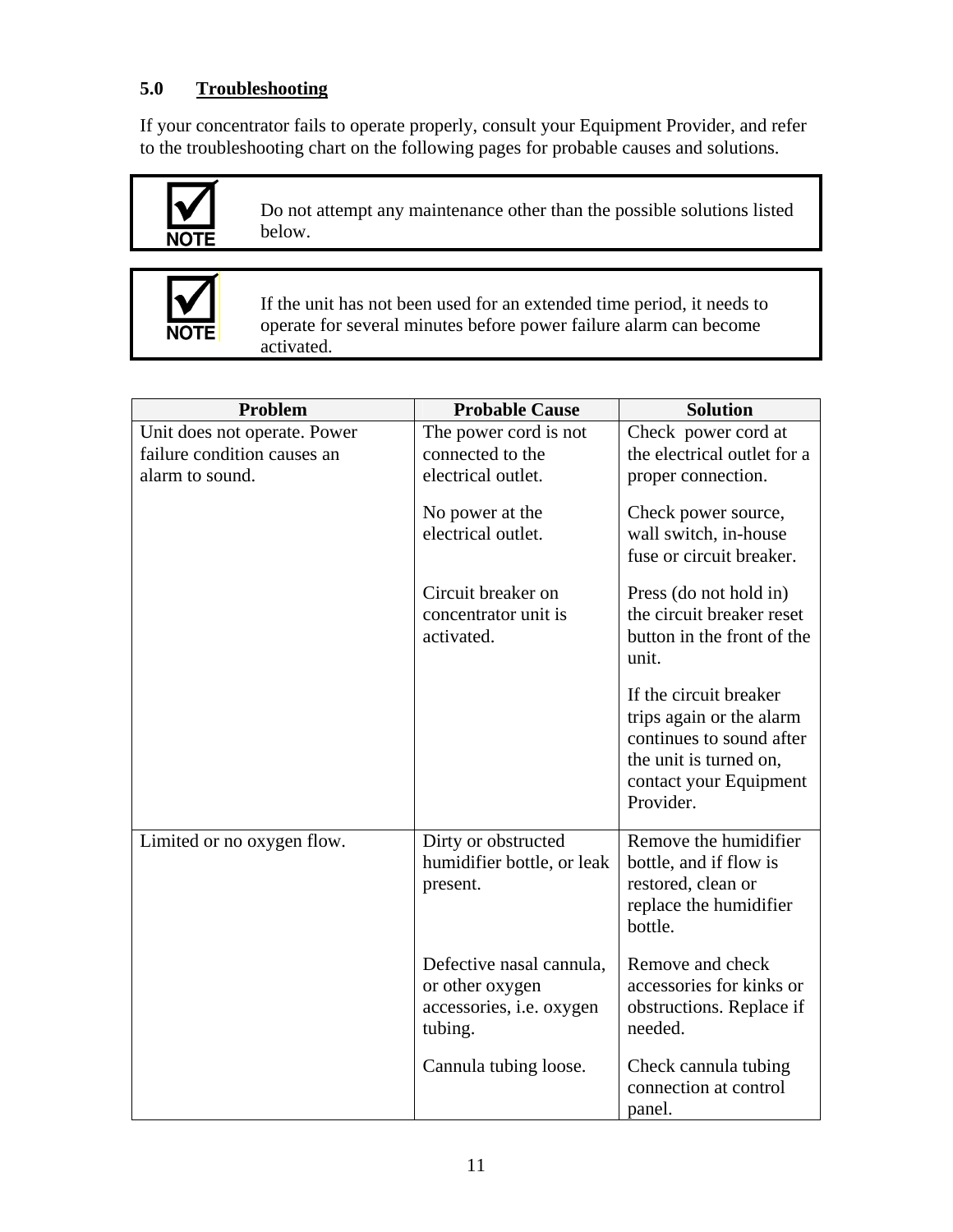| Problem                                                    | <b>Probable Cause</b>            | <b>Solution</b>                           |
|------------------------------------------------------------|----------------------------------|-------------------------------------------|
|                                                            |                                  |                                           |
| Condensation collects in the<br>oxygen tubing when you use | Unit not properly<br>ventilated. | Make sure unit is<br>positioned away from |
| a humidifier bottle                                        | Elevated operating               | curtains or drapes, hot                   |
|                                                            | temperatures.                    | air registers or heaters,                 |
|                                                            |                                  | Be certain to place the                   |
|                                                            |                                  | unit so all sides are at                  |
|                                                            |                                  | least 1 foot (30 cm)                      |
|                                                            |                                  | away from a wall or                       |
|                                                            |                                  | other obstruction. Do                     |
|                                                            |                                  | not place the unit in a                   |
|                                                            |                                  | confined area.                            |
|                                                            |                                  | Refill humidifier bottle                  |
|                                                            |                                  | with COLD water.                          |
|                                                            |                                  | DO NOT OVERFILL.                          |
|                                                            |                                  | Allow oxygen tubing to                    |
|                                                            |                                  | dry out, or replace with                  |
|                                                            |                                  | new tubing.                               |
| Intermittent alarm sounds at one                           | Equipment malfunction.           | Set I/0 power switch to                   |
| second intervals.                                          |                                  | 0 position, use your                      |
|                                                            |                                  | reserve oxygen supply                     |
|                                                            |                                  | (if provided), and                        |
|                                                            |                                  | consult your Equipment                    |
|                                                            |                                  | Provider immediately.                     |
| All other problems.                                        |                                  | Set I/0 power switch to                   |
|                                                            |                                  | the 0 position, use your                  |
|                                                            |                                  | reserve oxygen supply                     |
|                                                            |                                  | (if provided), and                        |
|                                                            |                                  | consult your Equipment                    |
|                                                            |                                  | Provider immediately.                     |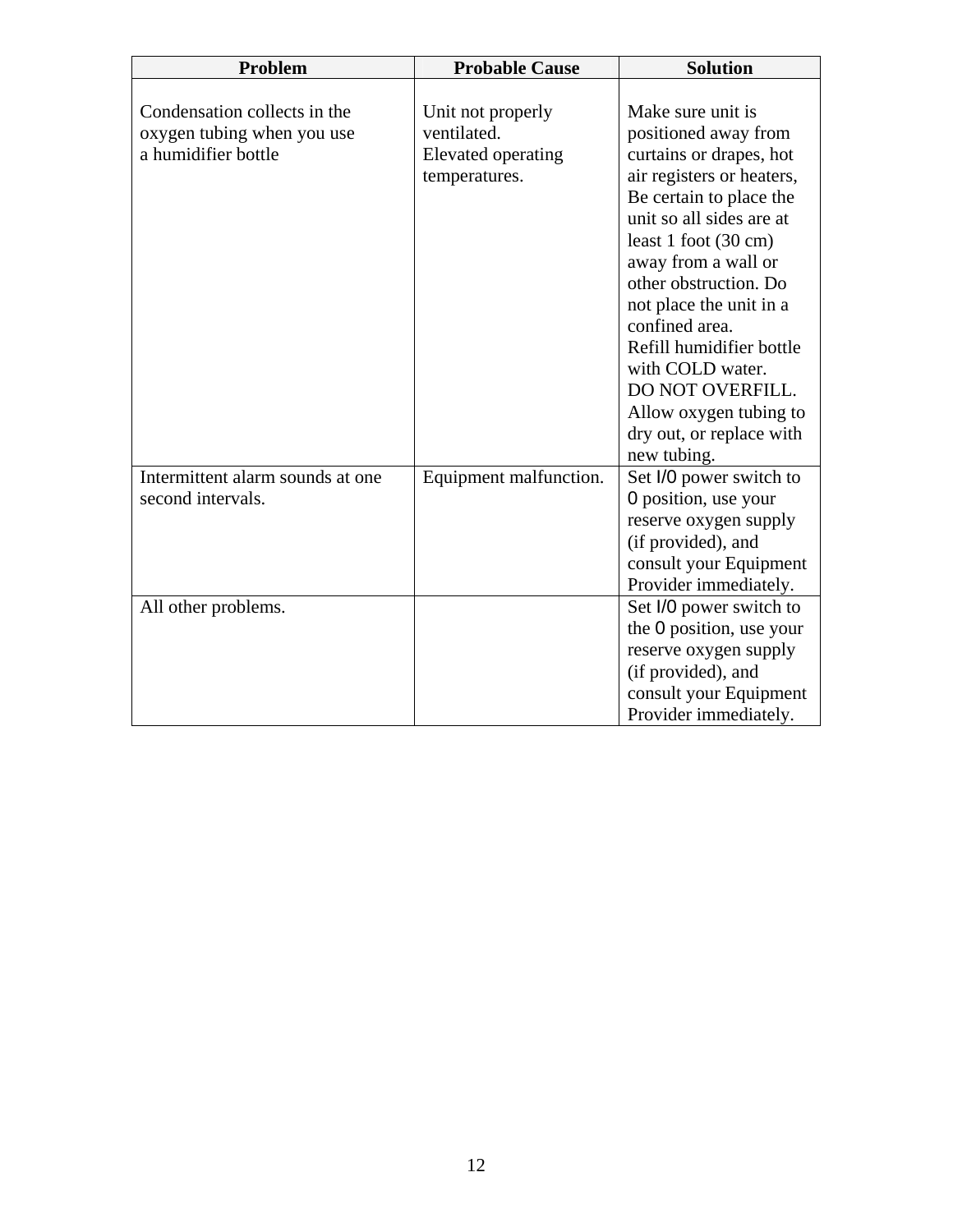# **6.0 Product Specifications**

| <b>VisionAire Oxygen Concentrator</b> |                                                                                                                                                              |                         |  |
|---------------------------------------|--------------------------------------------------------------------------------------------------------------------------------------------------------------|-------------------------|--|
|                                       | <b>Flow Rate</b>                                                                                                                                             | <b>O2</b> Concentration |  |
| Oxygen<br>Concentration               | $1-5$ lpm                                                                                                                                                    | $90\% + 5.5\%$ / - 3\%  |  |
|                                       | Based on an atmospheric pressure of<br>14.7 psia (101 kPa) at $70^{\circ}F(21^{\circ}C)$                                                                     |                         |  |
| Electrical<br>Requirements            | 115 VAC / 60 Hz<br>220 - 240 VAC / 50 Hz<br>220 VAC / 60 Hz                                                                                                  |                         |  |
| <b>Power Consumption</b>              | 290Watts                                                                                                                                                     |                         |  |
| <b>Dimensions</b>                     | 14.1 in. W x 11.5 in. D x 20.8 in. H<br>(35.8 cm W x 29.2 cm D x 52.8 cm H)                                                                                  |                         |  |
| Weight                                | 30 lbs (13.6 kg)                                                                                                                                             |                         |  |
| <b>Alarms</b>                         | <b>Power Failure</b><br><b>Low Pressure</b><br><b>High Pressure</b><br><b>High Temperature</b><br>Low Oxygen Concentration (with<br>optional Oxygen Monitor) |                         |  |
| <b>Electrical Shock</b><br>Protection | Class II, Type B                                                                                                                                             |                         |  |
| Operating<br><b>Temperature Range</b> | 41 to 105 °F (5 to 40 °C)                                                                                                                                    |                         |  |
| <b>Storage Temperature</b><br>Range   | -4 to 140 $^{\circ}$ F (-20 to 60 $^{\circ}$ C)                                                                                                              |                         |  |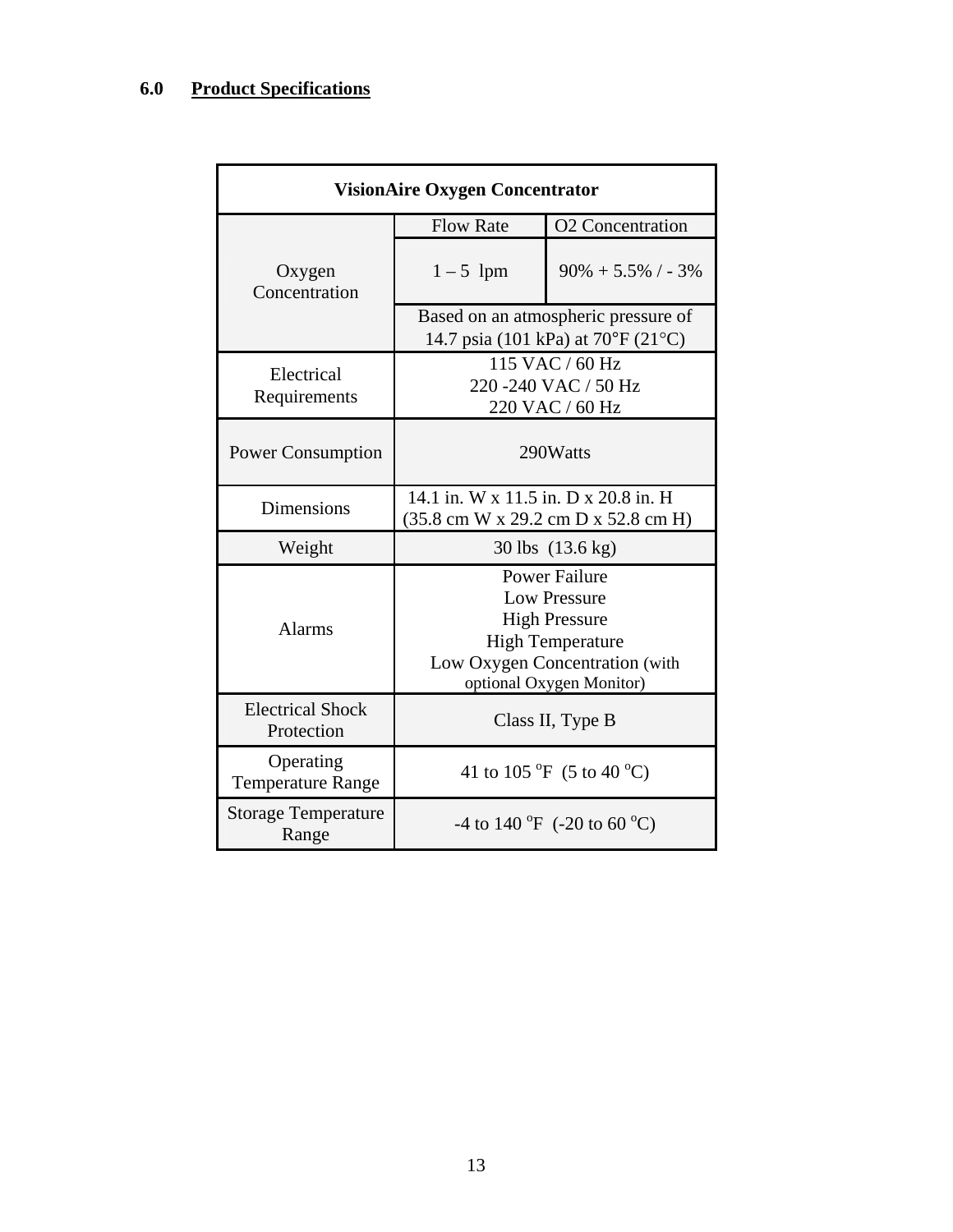#### **Conformity with EN 60-601 (§ 6.8.2 b): §**

"The manufacturer, assembler, installer or importer are not considered to be responsible themselves for the consequences on the safety, reliability and characteristics of a device unless:

- The assembly, fitting, extensions, adjustments, modifications or repairs have been performed by persons authorized by the party in question,

- The electrical installation of the corresponding premises complies with IEC regulations.

- The device is used in accordance with the instructions for use. "If the replacement parts used for the periodic servicing by an approved technician do not comply with the manufacturer's specifications, the latter is absolved from all responsibility in the event of an accident. Do not open the device while in operation: risk of electrical shock. This device complies with the requirements of the 93/42/EEC European directive but its operation may be affected by other devices being used close by, such as diathermy and high frequency electro-surgical equipment, defibrillators, short wave therapy equipment, mobile telephones, CB and other portable devices, microwave ovens, induction plates or even remote control toys and more generally electromagnetic interferences which exceed the levels specified by the ECN 60601-1-2 standard.

#### **Classification**

Type of protection against electric shock:

**Class II** Protection from electric shock is achieved by DOUBLE INSULATION. Protective earthing or reliance upon installation conditions are not required.

Degree of protection against electric shock:

- **Type B** Equipment providing a particular degree of protection against electric shock, particularly regarding:
	- 1) Allowable leakage current;
	- 2) Reliability of protective earth connection (if present).
	- Not intended for direct cardiac application.

Method of cleaning and infection control allowed:

Please refer to your Equipment Provider and the VisionAire Service Manual.

Degree of safety of application in the presence of flammable gases: Equipment not suitable for such application.

Mode of operation: Continuous duty.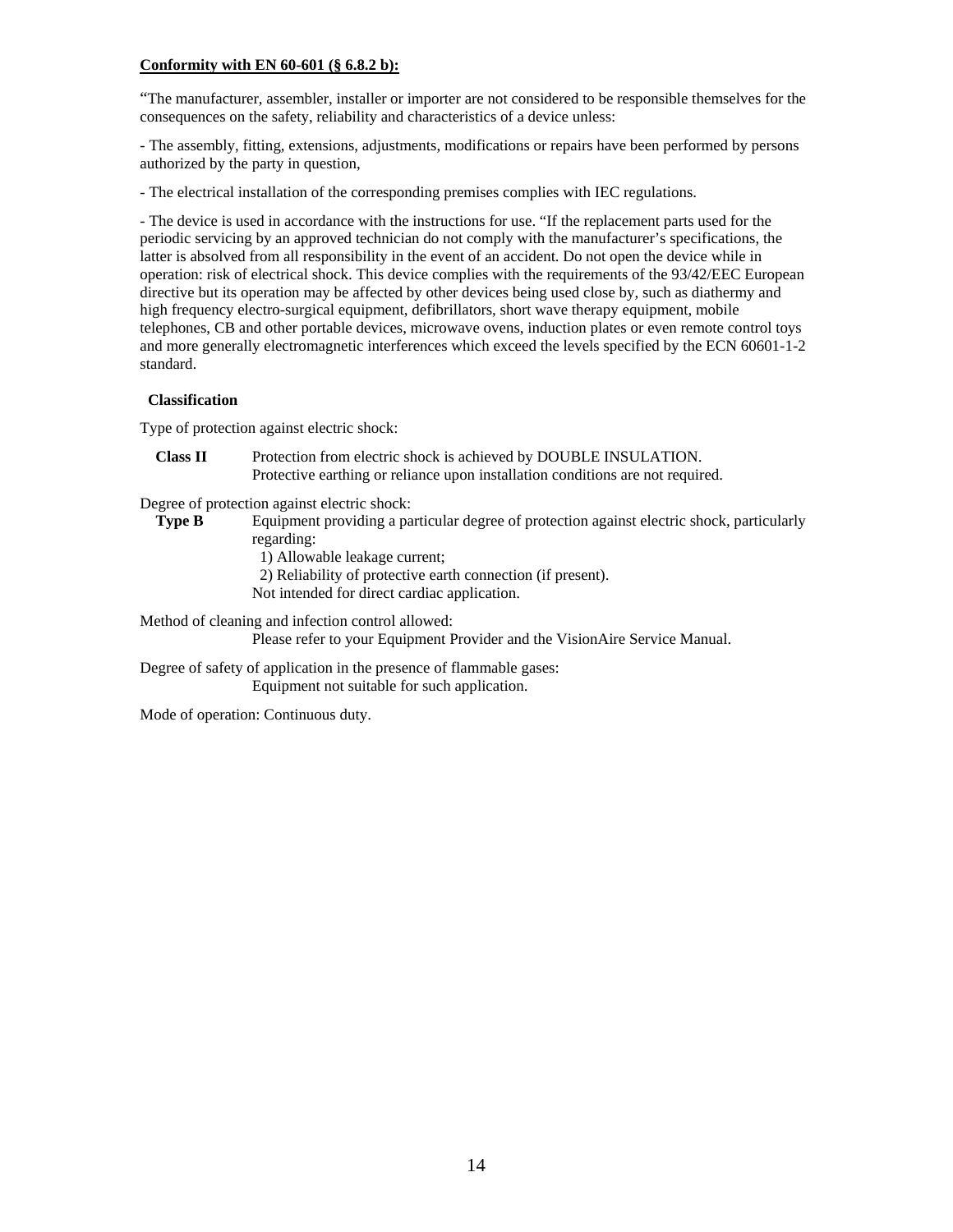## **7.0 Symbols/Abbreviations**

Symbols are frequently used on equipment in preference to words with the intention of lessening any possibility of misunderstanding caused by language differences. Symbols can also permit easier comprehension of a concept within a restricted space.

The following table is a list of symbols and definitions that may be used with AirSep's VisionAire Oxygen Concentrator. These symbols are referenced from the appropriate International Electro-technical Commission (IEC) standards:

| Symbol              | <b>Description</b>                                                                         | Symbol | <b>Description</b>                                                                                             |
|---------------------|--------------------------------------------------------------------------------------------|--------|----------------------------------------------------------------------------------------------------------------|
|                     | :ON                                                                                        |        | :Do not disassemble                                                                                            |
|                     | :Off (power switched off)                                                                  | ı      | :Consult instructions for use                                                                                  |
| R                   | :Type B device                                                                             |        | :Keep in the vertical position                                                                                 |
| $\Box$              | :Class II device                                                                           |        | :Fragile - handle with care                                                                                    |
| S                   | :Do not smoke                                                                              | 02     | :Oxygen concentration warning LED                                                                              |
| $C_{\frac{6459}{}}$ | :Complies with the 93/42/EEC<br>directive drawn up by the approved<br>organization nº 0459 |        | :Caution: federal law restricts this<br>device to sale by or on the order of a<br>licensed healthcare provider |
|                     | :Do not expose to open flames                                                              | ৲ ( ূ© | :Gas outlet, connection to the circuit                                                                         |
|                     | :Do not grease                                                                             |        | :WEEE Directive                                                                                                |
|                     | :Consult the accompanying documents                                                        |        | :Keep unit and accessories dry                                                                                 |

**Method of disposing of waste:** All waste from AirSep's VisionAire Oxygen Concentrator must be disposed of using the appropriate methods.

**Method for disposing of the device:** In order to preserve the environment, the concentrator must be disposed of using the appropriate methods.



Cet appareil produit de l'oxygène à concentration élevée, favorisant une combustion rapide. Ne pas permettre de fumer ou des flammes nues dans un rayon de 5 pieds (1,5 mètre) de : (1) cet appareil ou (2) tout accessoire contenant de l'oxygène. Ne pas utiliser de produits à base d'huile, de graisse ou de pétrole sur ou à proximité de l'unité. Déconnecter le cordon d'alimentation de la prise électrique avant de nettoyer ou de faire l'entretien de l'unité.



Risque de choc électrique. Ne pas enlever les couvercles lorsque l'unité est branchée. Seuls votre fournisseur d'équipement ou un technicien de service qualifié devrait enlever les couvercles ou faire l'entretien de l'unité.